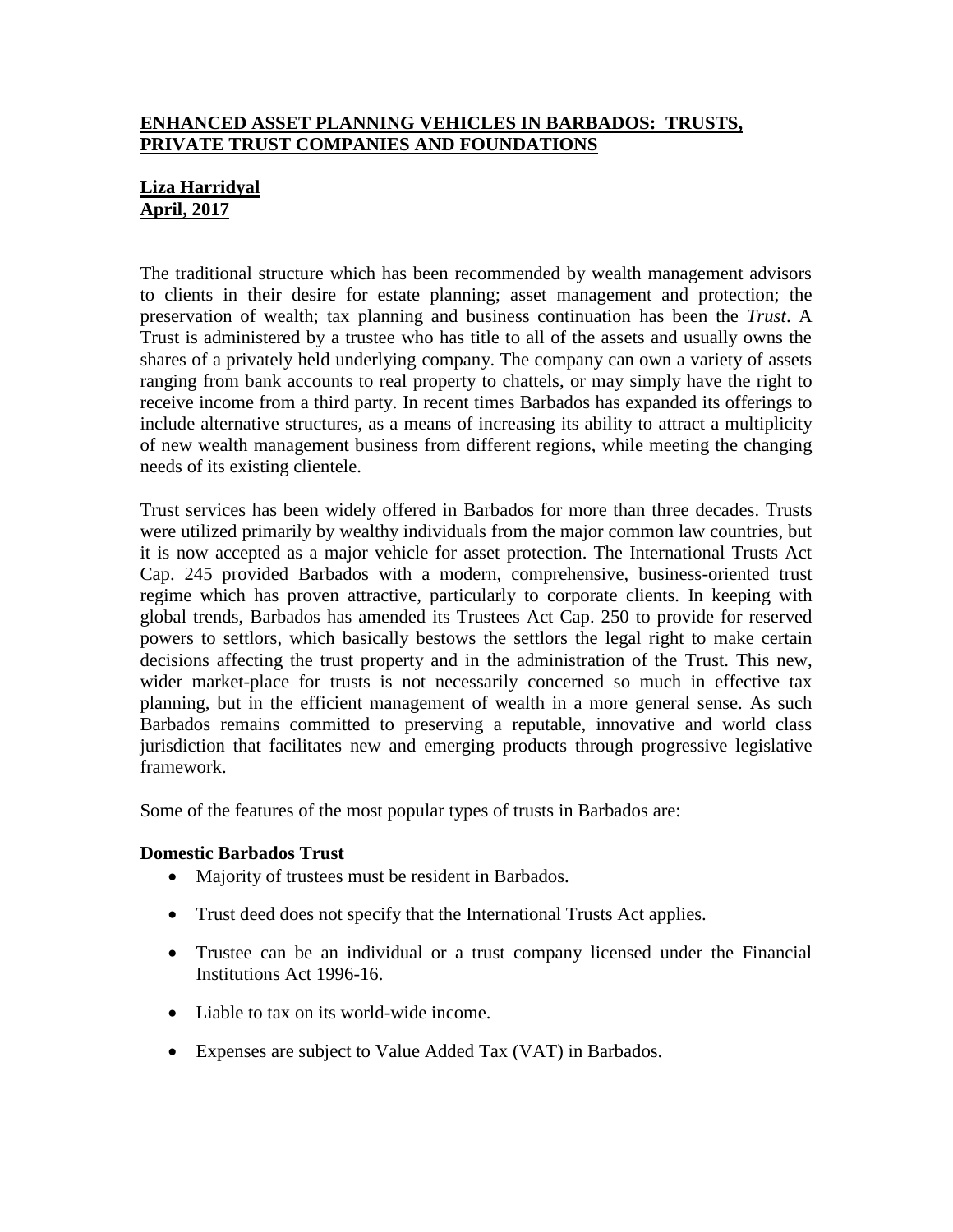- Exemption from exchange controls may be received if the Trust has foreign assets, non-resident beneficiaries and deals primarily in foreign currency.
- The domestic trust has a perpetuity period of 80 years.
- No registration or filing requirements. Trustees may file an annual tax return.
- Domestic trusts are entitled to benefits from double taxation treaties, which serves to substantially reduce or even eliminate tax in the other treaty jurisdiction

## **International Trust**

- Subject to the International Trusts Act.
- Provides asset protection.
- Provides for a non-charitable purpose trust where beneficiaries need not be named.
- At least one (1) of the trustees must be resident in Barbados. Trustees are now required to be licensed under the Corporate and Trust Service Providers Act 2015- 12.
- The settlor must be resident outside of Barbados.
- No beneficiary is a resident of Barbados with certain exceptions.
- The trust instrument must specify that the International Trusts Act applies.
- Does not own immovable property in Barbados.
- Taxed on income derived within or remitted to Barbados.
- VAT is zero-rated, exempt from exchange controls and Barbados withholding tax.
- The perpetuity period is up to 100 years.
- Is required to be registered; registration is not public.

Barbados in its continued efforts to attract diverse and spontaneous investment has enacted legislation which allows for the formation of *Foundations* and *Private Trust Companies* (PTCs)*.* Barbados PTCs are governed by the Private Trust Companies Act, 2012. PTCs were borne out of the necessity for greater control by families over their trust and have become a very attractive option. This unique type of trust company complements an already expansive financial services landscape and provides asset management services within an existing international business framework. The settlor and family can legally exercise greater control over the administration of the assets of the trust. Such flexibility is favored over the traditional trust structures, where the trustee is the legal owner and custodian of assets, and the beneficiaries are subject to the total and complete discretion of the trustee, who must approve all actions. Such flexibility is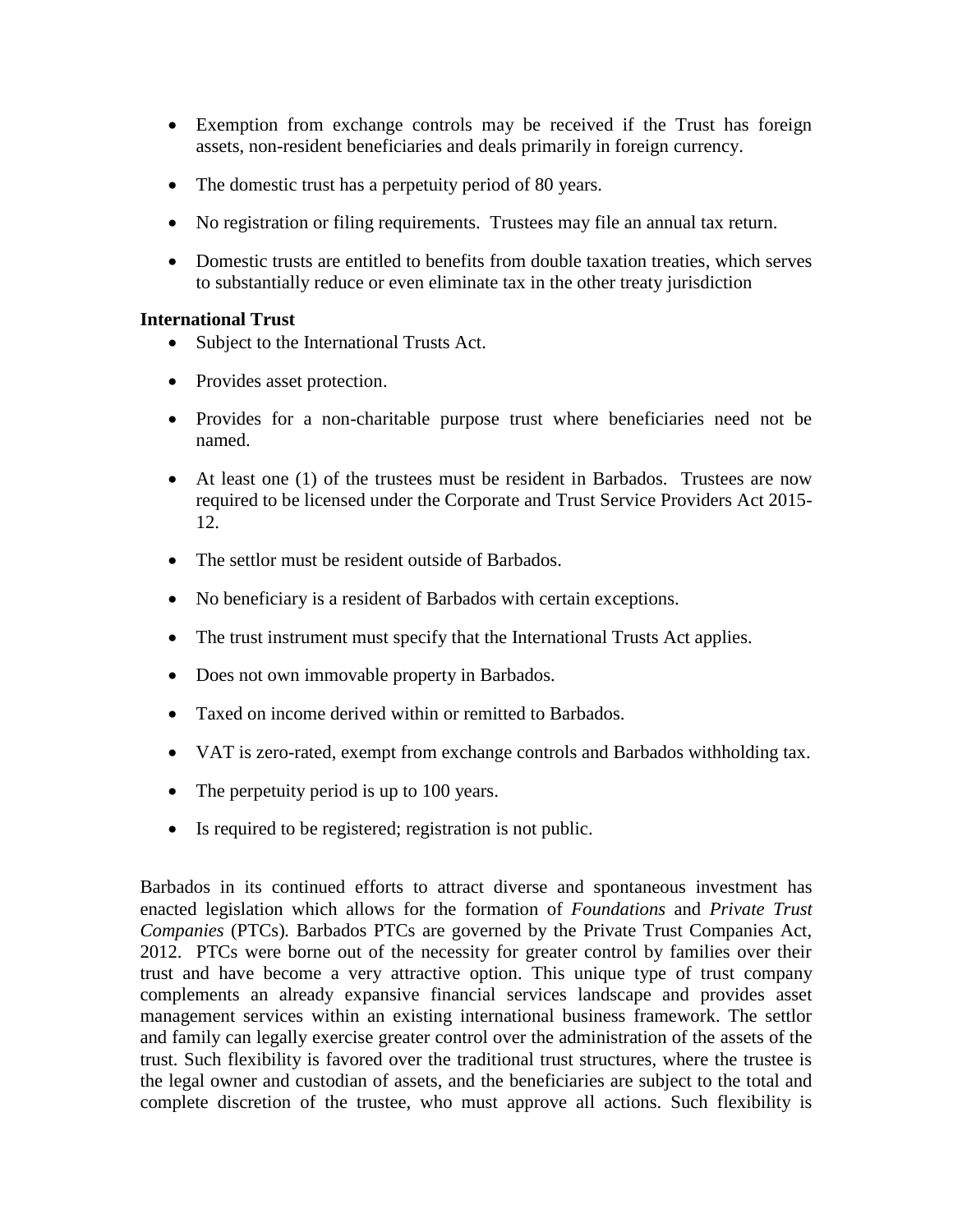favored, as it safeguards the confidentiality of family wealth while protecting the validity of the underlying trust.

After incorporation of the PTC under the Companies Act Cap.308, and obtaining the relevant license, PTCs stands in a preferential tax and domicile position, and offers the structuring of inheritance planning to high net worth individuals and their families. A Barbados PTC is required to appoint a Special Director, has a Registered Agent and maintains its registered office at the office of the Registered Agent. A Registered Agent is essentially a licensed trust company or a licensed service provider in Barbados. The Special Director has to be a resident of Barbados and is responsible for the general administration of the PTC. A PTC shall not conduct any trust business other than connected trust business, which essentially means that the contributors of the trust must be connected persons. The list of connected persons is exhaustive and ranges from spouses, parents, children to stepchildren and in-laws.

The *modus operandi* of the PTC will allow the settlor to make administrative changes as necessary, without actually affecting the trustee position; allow family members to customize the trustee service to meet their evolving needs; as well as allow them to be actively involved in key investment strategies and decisions. Such intimate involvement does not exist within professional trustee services, and in fact if a change of trustee is required it is usually a lengthy and expensive process. Good governance practices will be key to the proper administration of PTCs as there are risks that have to be mitigated or removed outright. These range from the concentration of power of the Special Director, to the more practical considerations, such as income tax issues and generational representation that may arise if a trust is contested. Additionally, the directors will have to be prudent in their decision making to ensure that the beneficiaries' interests are protected.

While initial startup costs for PTCs may be considered high compared to other structures, the clients of PTCs enjoy the flexibility and advantages of personal control. In addition, the client receives peace of mind, that they are actively involved in the management of family assets, which can include succession planning; being able to give greater assurances of consensus after death of the settlor and the tailoring of investment policies to meet family needs.

Barbados Foundations are governed by the Foundation Act 2013-2 and can best be described as a fund which has been endowed by its founder to be utilized for such persons and purposes, as detailed in its charter. Unlike a traditional Trust, a Foundation is a legal entity that has no owners, but instead, is a legal person that can bring and defend legal action and has unlimited capacity to contract on its own behalf. Under the Foundations Act, a Barbados Foundation will come into existence after being registered in the Registry of Corporate Affairs in the manner specified. A Foundation Council is appointed to make administrative decisions consistent with the by-laws of the Foundation. The fiduciary duty of the Foundation Council is to the Foundation and the Beneficiaries. Assets placed or transferred to a Foundation become the property of the Foundation and therefore are independent of the Founder or the Beneficiaries.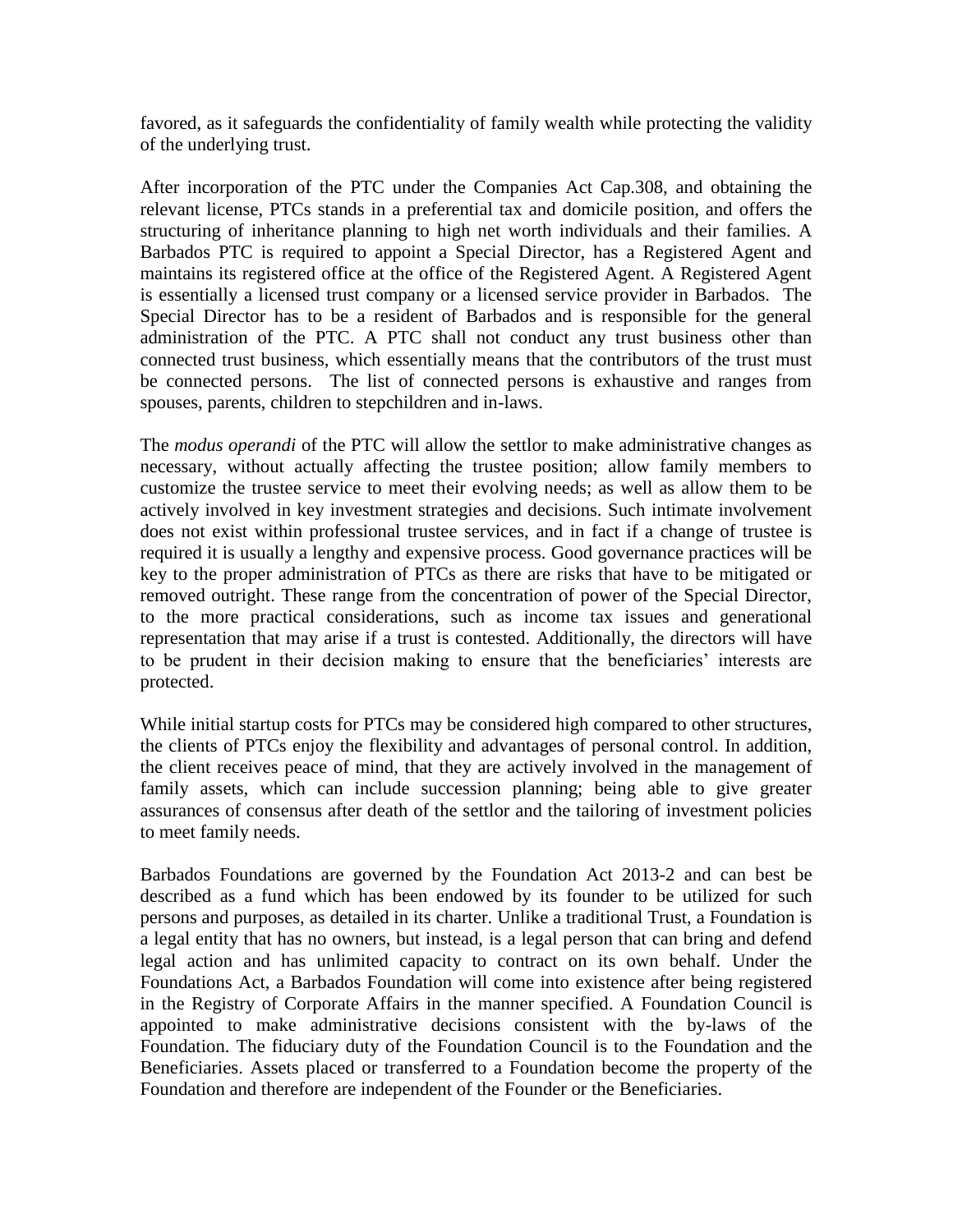A Barbados Foundation must hold assets with the value greater than BDS\$10,000 (US\$5,000). A Foundation can be set up for any purpose provided that the activity is not prohibited under the laws of Barbados, or is engaging in any financial services without first obtaining a license issued by the Financial Services Commission or the Central Bank of Barbados or other applicable regulatory authority.

A Founder or a person who acts on behalf of the Founder (that is, a trust company, finance company, a licensed service provider) may apply at the Registry of Corporate Affairs to have a Foundation registered in Barbados. Foundations are registered in a public registry in Barbados, and their creation, amendments and dissolution are a matter of public records. The charter of the Foundation provides for the name of the Foundation, the details of the Founder(s), the purposes and objects, the initial assets of the Foundation, the Beneficiaries, the period of the Foundation, details of the Registered Office, Registered Agent and Secretary of the Foundation. The charter may also contain any reservation of rights or powers of the Founder(s), the appointment, removal, powers, duties, obligations of each of the Councilors, Auditors, Guardian, and also authorizing the enactment of by-laws. The charter of the Foundation takes the form of a deed.

As it relates to Foundations, it is of significance that Barbados has recently concluded various double taxation treaties with several Central and Latin American countries, in which there is no practice of utilizing trust structures under civil law regimes. Indeed Barbados has attracted more international business using Foundations as the answer for affluent individuals, from civil law jurisdictions, who want to manage wealth in an internationally respected and reputable jurisdiction. Foundations will afford these individuals the ability to transfer ownership to a separate legal entity while still retaining control on how the assets are managed and distributed.

Some of the highlights of the Barbados Foundation are as follows:

- The Foundation is a registered legal entity with the same capacity, rights and privileges as a natural person. Evidence of registration is conclusive of its status as a legal person.
- A Foundation shall have a council that is responsible for the day to day management and operations of the Foundation, and ensuring that the objects and purposes of the Foundation are being fulfilled. The Foundation shall manage, administer, invest and disburse its assets in accordance with its charter, by-laws and the Foundations Act.
- The duration of the Foundation is stipulated in the Foundation's charter and thus the Foundation can exist in perpetuity or have a finite period as defined in its charter.
- While the Foundation must be registered, legislation provides that the Councillors have a duty of confidentiality and details of the Foundation such